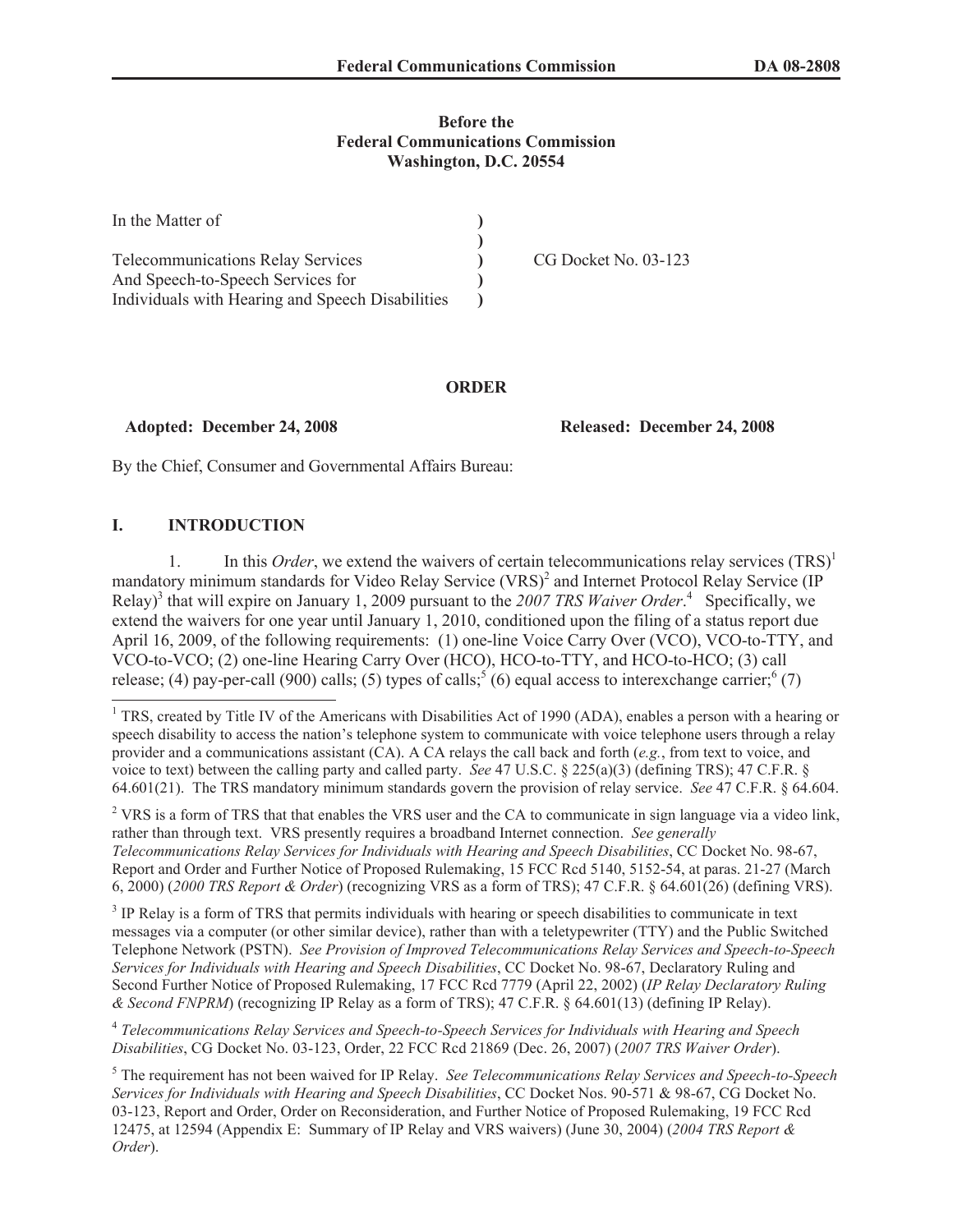Speech-to-Speech (STS).<sup>7</sup> We grant a limited extension of the waiver of the speed dialing requirement for IP Relay until May 1, 2009. $\degree$ 

## **II. BACKGROUND**

2. The Commission's TRS regulations set forth operational, technical, and functional mandatory minimum standards applicable to the provision of TRS.<sup>9</sup> To be eligible for compensation from the Interstate TRS Fund, a TRS provider must offer service in compliance with all applicable mandatory minimum standards, unless they are waived.<sup>10</sup> The Commission, in various orders, has waived several TRS mandatory minimum standards for VRS and IP Relay either because, as Internet-based services, it is not technologically feasible to meet the requirement or, in the case of VRS, because VRS is a video-based service and the communication is via sign language and not text.<sup>11</sup>

3. Most recently, in the *2007 TRS Waiver Order* the Commission extended certain waivers until January 1, 2009.<sup>12</sup> These waivers were conditioned on the filing of annual reports, due April 16, 2008, addressing whether it is necessary for the waivers to remain in effect.<sup>13</sup> All VRS and IP Relay

<sup>8</sup> The waiver of the speed dialing requirement for VRS was in effect through April 30, 2008. *See Telecommunications Relay Services and Speech-to-Speech Services for Individuals with Hearing and Speech Disabilities*, CG Docket No. 03-123, Order, 23 FCC Rcd 124 (Jan. 8, 2008) (*2008 Speed Dialing Waiver Order*).

9 *See* 47 C.F.R. § 64.604.

<sup>10</sup> *See, e.g., 2000 TRS Report & Order,* 15 FCC Rcd at 5158, para. 39. The Interstate TRS Fund compensates relay providers for their reasonable costs of providing interstate TRS services and, for some forms of TRS, including VRS and IP Relay, both intrastate and interstate TRS. *See generally 2004 TRS Report & Order*, 19 FCC Rcd at 12482- 83, paras. 7-8.

<sup>11</sup> These orders are cited below in our discussion of each waived mandatory minimum standard. *See also 2007 TRS Waiver Order*, 22 FCC Rcd at 21869-72, paras. 6-20 nn. 17, 26, 33, 38, 42, 49, 53, and 60 (addressing waivers of the VCO, HCO, call release, pay-per-call, types of calls, equal access to exchange carriers, STS, and speed dialing requirements, respectively).

We also note that in an order released December 19, 2008 on ten-digit numbering for Internet-based TRS, the Commission concluded that "[t]o the extent … a default provider is unable to meet any mandatory minimum standards under our rules or prior orders for a new registered user who is using CPE from a former default provider because that new default provider does not have access to the technical information about that user's CPE that would be necessary to provide service in compliance with those rules and orders, we waive those rules for a period of one year (unless the Commission indicates otherwise). This waiver is limited in that it has no effect on the requirements of [VRS and IP Relay] providers … in general to meet their mandatory minimum standards unless and until they become a default provider for a user who already has CPE from a former default provider, and the new provider lacks sufficient information to provide certain features to that user, such as speed dialing." *Telecommunications Relay Services and Speech-to-Speech Services for Individuals with Hearing and Speech Disabilities*, *E911 Requirements for IP-Enabled Service Providers,* CG Docket No. 03-123, CC Docket No. 98-67, WC Docket No. 05-196, Second Report and Order and Order on Reconsideration, FCC 08-275 at para. 68 (Dec. 19, 2008) (footnotes omitted).

<sup>12</sup> *Id.*, 22 FCC Rcd at 21869, para. 2 (extending for one year the waivers of the one-line VCO, VCO-to-TTY, and VCO-to-VCO; one-line HCO, HCO-to-TTY, and HCO-to-HCO; call release; STS; pay-per-call (900) calls, types of calls, equal access to interexchange carrier, and speed dialing (for IP Relay) requirements).

<sup>13</sup> *2007 TRS Waiver Order*, 22 FCC Rcd at 21869, para. 2.

<sup>6</sup> The requirement has been waived indefinitely for IP Relay. *See 2004 TRS Report & Order,* 19 FCC Rcd at 12594 (Appendix E: Summary of IP Relay and VRS waivers).

<sup>7</sup> The requirement has been waived indefinitely for VRS. *See 2004 TRS Report & Order,* 19 FCC Rcd at 12594 (Appendix E: Summary of IP Relay and VRS waivers).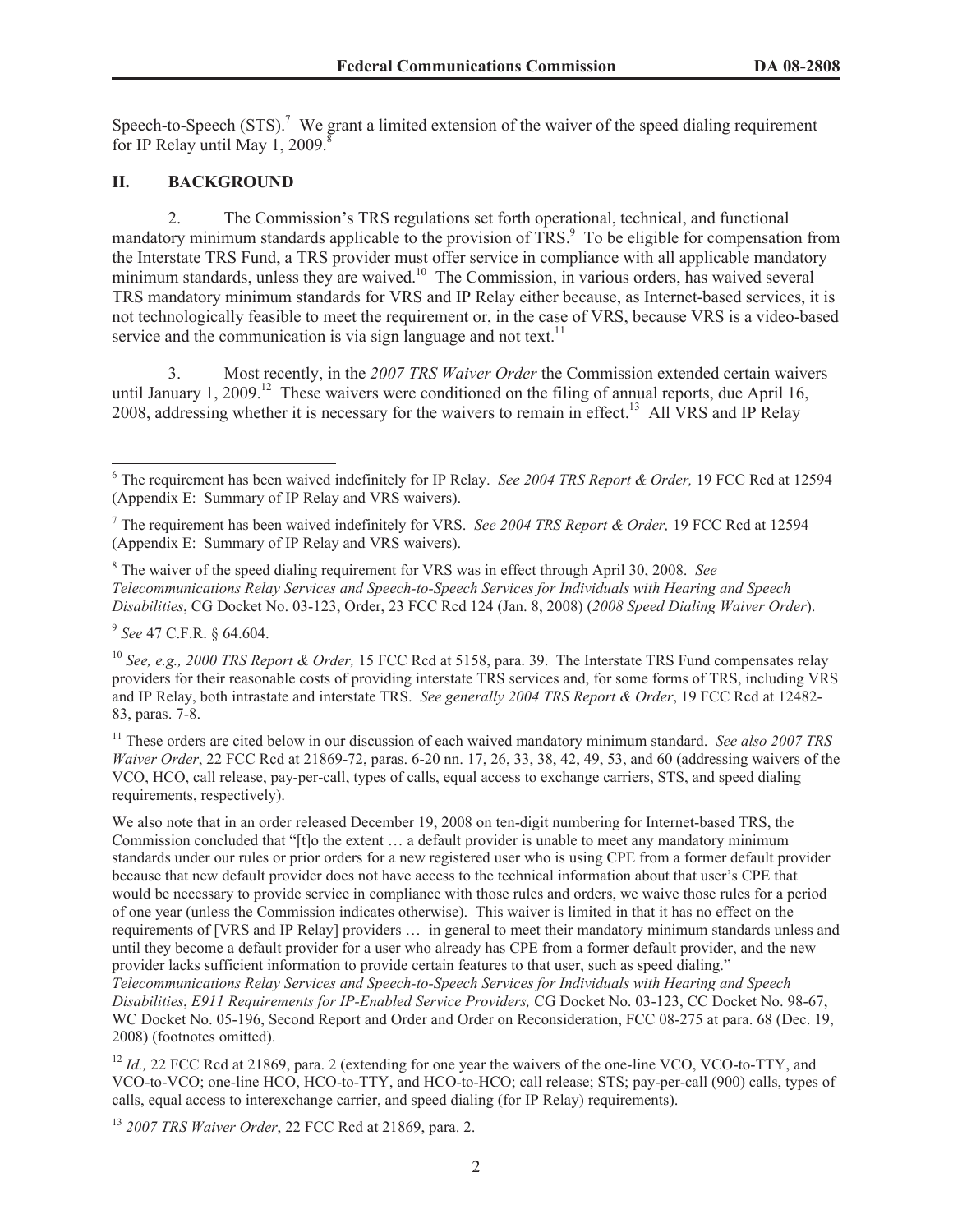providers filed reports detailing their progress in meeting the waived requirements.<sup>14</sup> We have reviewed these reports in reaching the conclusions below.

## **III. DISCUSSION**

4. *One-line VCO, VCO-to-TTY, and VCO-to-VCO.* One-line VCO is a type of traditional TTY-based TRS that can be used by persons with a hearing disability but who can speak.<sup>15</sup> The VCO user speaks directly to the other party to the call, and the CA types the response back so the VCO user can read it in text. As a result, the CA does not voice any part of the conversation. The Commission waived this requirement for IP Relay providers because the voice leg of a VCO call could not be supported over the Internet.<sup>16</sup> The Commission similarly waived this requirement for VRS.<sup>17</sup> A VCO-to-TTY call allows a relay conversation to take place between a VCO user and a TTY user; a VCO-to-VCO call allows a relay conversation to take place between two VCO users.<sup>18</sup> Consistent with its treatment of the VCO requirement, the Commission waived these requirements for VRS and IP Relay.<sup>19</sup>

5. We extend the waivers of these requirements for one year. We note that the most recent annual waiver reports reflect that VRS and IP Relay providers cannot provide these services because the Internet cannot support the voice leg of a VCO call with the necessary call quality.<sup>20</sup> CSDVRS notes, for example, that "there is no universal, cooperative methodology to address Internet deficiencies to ensure

<sup>15</sup> *See* 64 C.F.R. § 64.601(27); 47 C.F.R. § 64.604(a)(3)(v). We note that the Commission has not waived the requirement that VRS and IP Relay providers provide two-line VCO. *See Telecommunications Relay Services and Speech-to-Speech Services for Individuals with Hearing and Speech Disabilities*, CC Docket No. 98-67, CG Docket No. 03-123, Second Report and Order, Order on Reconsideration, and Notice of Proposed Rulemaking, 18 FCC Rcd 12379, 12404-05, at paras. 35-36 (June 17, 2003) (*2003 TRS Report & Order*). With two-line VCO, the TRS user speaks directly to the called party on one line, without the assistance of a CA, and reads what the other party is saying via a second line connected to the TRS user's TTY. *Id.* VRS and IP Relay providers can offer this functionality by having the TRS caller speak directly to the called party on a telephone line and, in turn, having the caller receive what the called party is saying via the Internet in either sign language (VRS) or text (IP Relay).

<sup>16</sup> *2007 TRS Waiver Order*, 22 FCC Rcd at 21872, para. 7 (extending waiver until January 1, 2009); *see also IP Relay Declaratory Ruling & Second FNPRM*, 17 FCC Rcd at 7789-90, para. 32 (waiving VCO requirement for IP Relay); *Provision of Improved Telecommunications Relay Services and Speech-to-Speech Services for Individuals with Hearing and Speech Disabilities*, Order on Reconsideration, CC Docket 98-67, 18 FCC Rcd 4761, 4766-68, at paras. 13-18 (March 14, 2003) (*IP Relay Order on Reconsideration*) (extending waiver until January 1, 2008).

<sup>17</sup> *2007 TRS Waiver Order*, 22 FCC Rcd at 21872, para. 7 (extending waiver until January 1, 2009); see also *2004 TRS Report & Order*, 19 FCC Rcd at 12527, para 135 (waiving VCO requirement for VRS until January 1, 2008).

<sup>18</sup> *2003 TRS Report & Order*, 18 FCC Rcd at 12403-04, paras. 33-34.

<sup>19</sup> *2007 TRS Waiver Order*, 22 FCC Rcd at 21872, para. 7 (extending waiver until January 1, 2009); *see also 2003 TRS Report & Order.*, 18 FCC Rcd at 12404-05, para. 36 (waiving VCO-to-TTY and VCO-to-VCO requirement for VRS and IP Relay until January 1, 2008).

<sup>20</sup> *See* AT&T Report at 3; CSDVRS Report at 2-3; GoAmerica Report at 4; Hamilton Report at 7-8; Healinc Report at 10; Snap Report at 7-8; Sorenson Report at 4-5; Sprint Report at 2-3.

<sup>14</sup> *See* AT&T Corp., 2008 Annual Report on TRS Waivers (May 6, 2008) (AT&T Report); Communication Access Center for the Deaf and Hard of Hearing, Annual Report on Progress of Meeting Waived Requirements (April 15, 2008) (CAC Report); CSDVRS, LLC., Annual Report on Waivers by CSDVRS, LLC. (April 16, 2008) (CSDVRS Report); GoAmerica, Inc., Annual Report on Progress of Meeting Waived Requirements (April 17, 2008) (GoAmerica Report); Hamilton Relay, Inc., 2008 Annual Report to FCC Concerning Internet Relay, VRS and IP CTS (April 16, 2008) (Hamilton Report); Healinc Telecom, Inc., 2008 Annual Mandatory Minimum Standards Waiver Report (May 21, 2008) (Healinc Report); Snap Telecommunications, Inc., Annual Report on Progress Towards Meeting Waived Requirements (April 16, 2008) (Snap Report); Sorenson Communications, Inc., VRS and IP Relay Waiver Requirements Report (April 14, 2008) (Sorenson Report); Sprint Corporation, 2008 Annual Telephone Relay Services Report (April 16, 2008) (Sprint Report).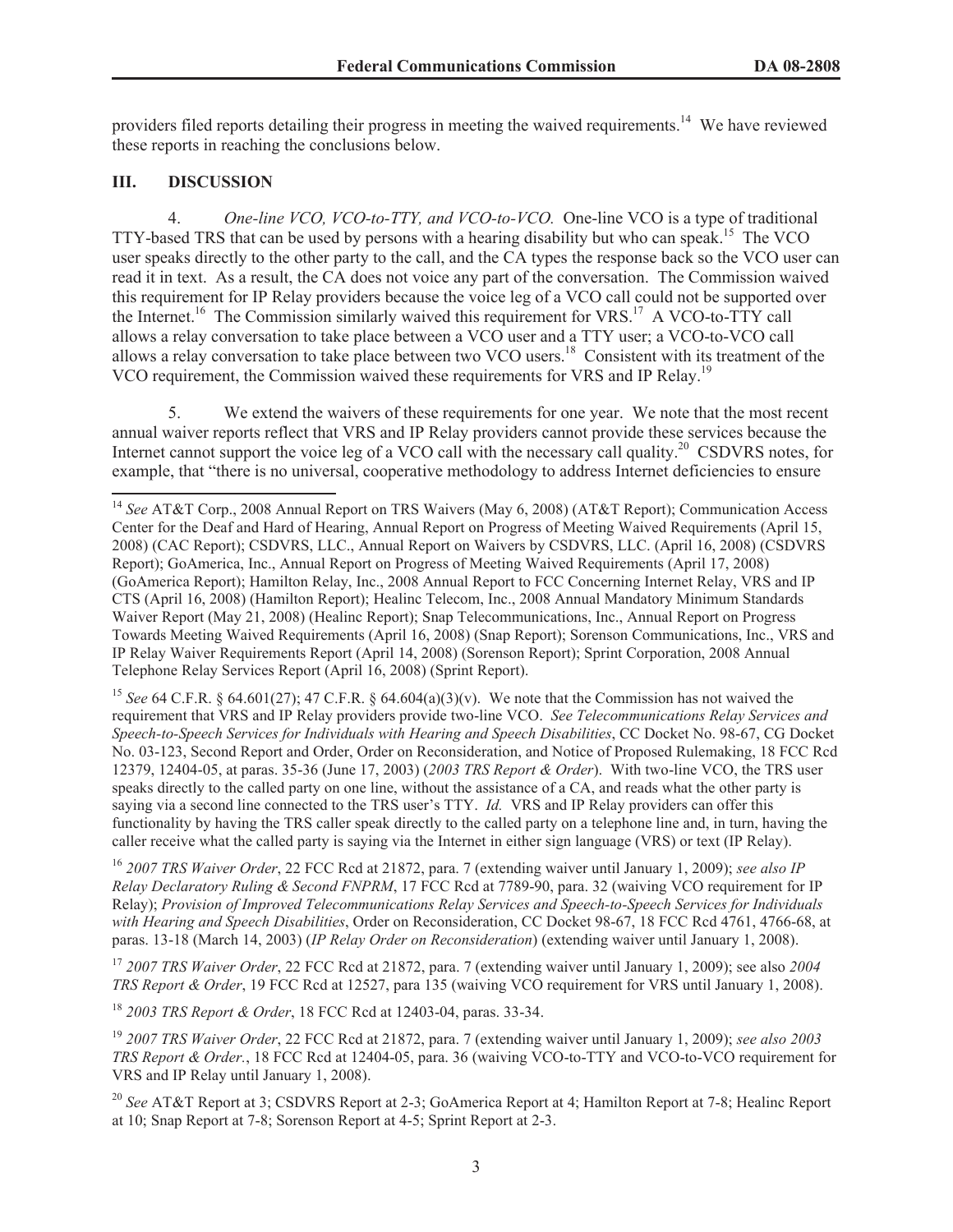that audio messages arrive in order and intact, in a manner that can be understood by the recipient.<sup>"21</sup> These waivers are again conditioned on the filing of reports, due April 16, 2009, addressing whether it is necessary for the waivers to remain in effect. $^{22}$ 

6. *One-line HCO, HCO-to-TTY, and HCO-to-HCO.* One-line HCO is a type of traditional TTY-based TRS that can be used by persons with a speech disability but who can hear.<sup>23</sup> The HCO user types what he or she wishes to say to the called party, and the CA voices what the HCO user has typed. The HCO user then listens to what the called party says in response. As a result, the CA does not type any part of the conversation. For the same reason the Commission waived the VCO requirement for IP Relay, it did so with respect to the HCO requirement.<sup>24</sup> The Commission similarly waived this requirement for VRS.<sup>25</sup> An HCO-to-TTY call allows a relay conversation to take place between a HCO user and a TTY user; an HCO-to-HCO call allows a relay conversation to take place between two HCO users.<sup>26</sup> Consistent with its treatment of the HCO requirement, the Commission waived these requirements for VRS and IP Relay.<sup>27</sup>

7. Consistent with our treatment of VCO, and for the same reasons, we extend the waivers of these requirements for one year. We also note that the most recent annual waiver reports reflect that VRS and IP Relay providers cannot provide these services.<sup>28</sup> These waivers are also conditioned on the filing of reports, due April 16, 2009, addressing whether it is necessary for the waivers to remain in effect.<sup>29</sup>

8. *Call Release.* Call release allows a CA to set up a TTY-to-TTY call that, once established, does not require the CA to relay the conversation.<sup>30</sup> In other words, this feature allows the CA to sign-off or be "released" from the telephone line, without triggering a disconnection between two TTY users, after the CA connects the originating TTY caller to the called party's TTY through, *e.g.,* a business switchboard. The Commission waived this requirement for VRS and IP Relay.<sup>31</sup>

9. We extend the waivers of this requirement for one year due to technological infeasibility. This conclusion is supported by the providers' annual waiver reports, which reflect that the Internet leg of

<sup>23</sup> *See* 64 CFR § 64.604(9); 47 C.F.R. § 64.604(a)(3)(y). We note that the Commission has not waived the requirement that VRS and IP Relay providers provide two-line HCO. *See 2003 TRS Report & Order,* 18 FCC Rcd at 12404-05, paras. 35-36; note 15, *supra*.

<sup>24</sup> *2007 TRS Waiver Order*, 22 FCC Rcd at 21872, para. 8 (extending waiver until January 1, 2009); *see also IP Relay Order on* Reconsideration, 18 FCC Rcd at 4767-68, paras. 15-18 (waiving HCO requirement for IP Relay until January 1, 2008).

<sup>25</sup> *2007 TRS Waiver Order*, 22 FCC Rcd at 21872, para. 9 (extending waiver until January 1, 2009); *see also 2004 TRS Report & Order*, 19 FCC Rcd at 12527, para 135 (waiving HCO requirement for VRS until January 1, 2008).

<sup>26</sup> *2003 TRS Report & Order*, 18 FCC Rcd at 12403, paras. 31-32.

<sup>27</sup> *Id.*, 18 FCC Rcd at 12404-05, para. 36 (waiving HCO-to-TTY and HCO-to-HCO requirement for VRS and IP Relay until January 1, 2008).

<sup>28</sup> *See* note 21, *supra*.

<sup>29</sup> *See* para. 3, *supra.*

<sup>30</sup> *See 2003 TRS Report & Order*, 18 FCC Rcd at 12418-19, paras. 68-69 (requiring call release as a TRS feature); 47 C.F.R. § 64.604(a)(3)(vi).

<sup>31</sup> *2007 TRS Waiver Order*, 22 FCC Rcd at 21873, para. 11 (extending waiver until January 1, 2009); *see also 2003 TRS Report & Order*, 18 FCC Rcd at 12421, para. 76 (waived until January 1, 2008).

<sup>&</sup>lt;sup>21</sup> CSDVRS Report at 2.

<sup>22</sup> *See* para. 3, *supra.*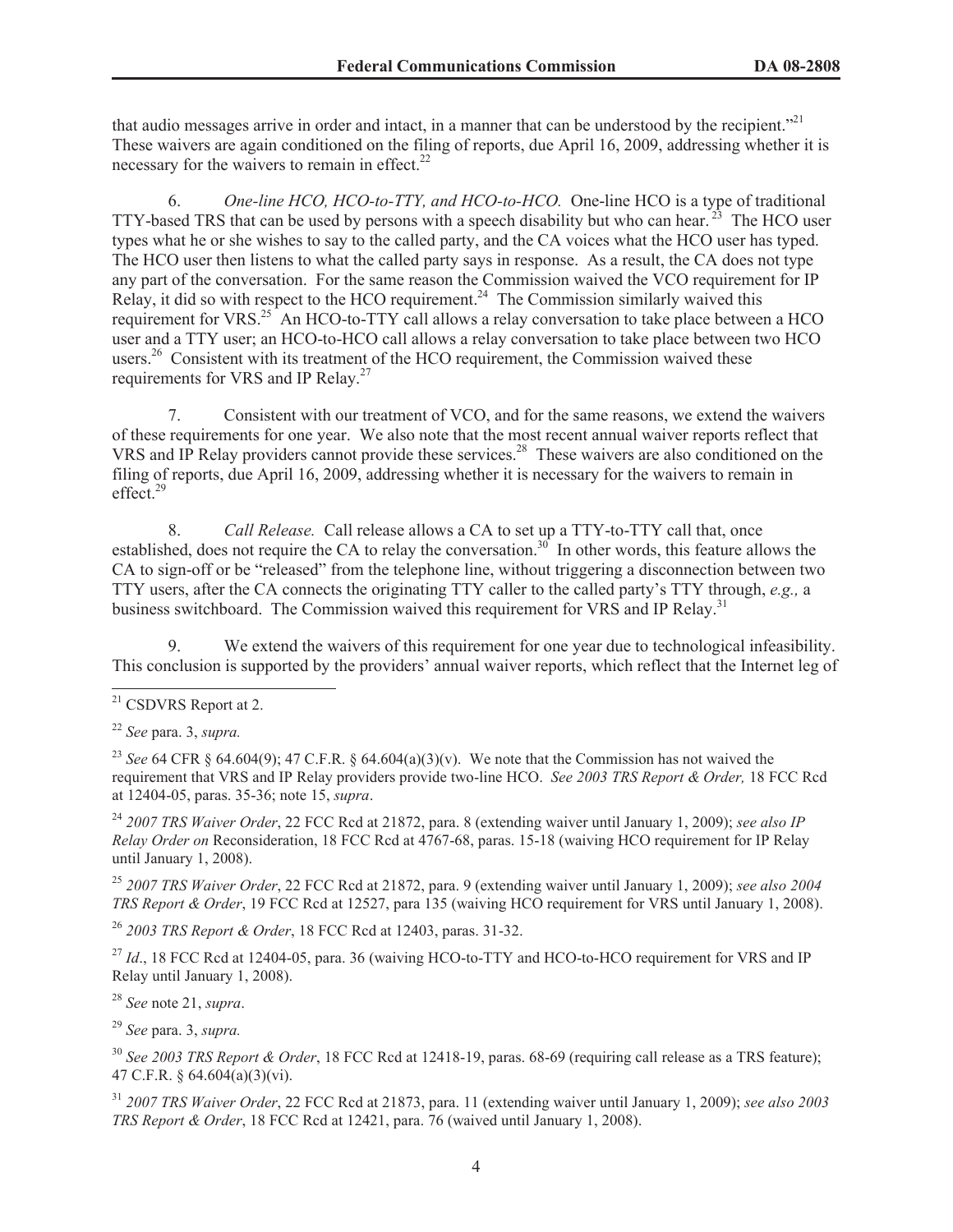the call (via video or text) cannot support call release functionality.<sup>32</sup> Snap notes, for example, that presently it is not possible "for software or videophones using *incompatible* protocols to communicate directly after the  $CA$  is released from the call." $33^{\circ}$  These waivers are also conditioned on the filing of reports, due April 16, 2009, addressing whether it is necessary for the waivers to remain in effect.<sup>34</sup>

10. *Pay-Per-Call (900) calls.* Pay-per-call (900) calls are calls that the person making the call pays for at a charge greater than the basic cost of the call.<sup>35</sup> The Commission waived this requirement for VRS and IP Relay.<sup>36</sup>

11. We extend the waivers of this requirement for VRS and IP Relay for one year. The providers' annual waiver reports reflect there is still no billing mechanism available to handle the charges associated with pay-per-call calls.<sup>37</sup> These waivers are also conditioned on the filing of reports, due April 16, 2009, addressing whether it is necessary for the waivers to remain in effect.<sup>38</sup>

12. *Types of Calls (Operated Assisted Calls and Long Distance Calls).* Commission rules require TRS providers to handle any type of call normally handled by common carriers.<sup>39</sup> The requirement that VRS providers offer operator-assisted calls and bill certain types of calls to the end user is presently waived because providers cannot determine if a VRS call is local or long distance.<sup>40</sup> VRS providers are required to allow calls to be placed using calling cards and/or provide free long distance during the waiver period.<sup>41</sup>

13. We extend the waiver of this requirement for VRS for one year. The providers' annual waiver reports reflect that it remains technologically infeasible for VRS providers to offer operatorassisted calls and to bill for certain types of long distance calls because one leg of the VRS call is

<sup>35</sup> *See* 47 C.F.R. § 64.604(a)(3)(iv).

<sup>36</sup> *2007 TRS Waiver Order*, 22 FCC Rcd at 21874, para. 13 (extending waiver until January 1, 2009); *see also IP Relay Order on Reconsideration*, 18 FCC Rcd at 4766-68, paras 13-18 (waiving this requirement for IP Relay until January 1, 2008); *2004 TRS Report & Order*, 19 FCC Rcd at 12525-26, paras. 130-32 (extending waiver of this requirement for VRS until January 1, 2008); *see also Telecommunications Relay Services and Speech-to-Speech Services for Individuals with Hearing and Speech Disabilities*, Order, CC Docket No. 98-67, 17 FCC Rcd 157, 164, at para. 19 (Dec. 31, 2001) (*2001 VRS Waiver Order*) (Common Carrier Bureau).

<sup>37</sup> AT&T Report at 2; CAC Report at 2; CSDVRS Report at 6-7; GoAmerica Report at 4; Hamilton Report at 5-6; Snap Report at 5; Sorenson Report at 3-4; Sprint Report at 2, 7.

<sup>38</sup> *See* para. 3, *supra.*

<sup>39</sup> *See* 47 C.F.R. § 64.604(a)(3).

<sup>40</sup> *2007 TRS Waiver Order*, 22 FCC Rcd at 21874, para. 15 (extending waiver until January 1, 2009); *see also 2001 VRS Waiver Order,* 17 FCC Rcd at 161, paras. 9-10; *2004 TRS Report & Order,* 19 FCC Rcd at 12521, paras. 113- 15. Although this issue has not been raised, we understand that IP Relay providers, for the same reasons as VRS providers, cannot provide these services. Therefore, to avoid any future uncertainty or compliance issues, we waive on our own motion this requirement for IP Relay as long as the providers allow calls to be placed using calling cards and/or to provide free long distance calls. Of course, to the extent IP Relay providers (or VRS providers) are offering or can offer these services, we encourage them to do so. *See 2007 TRS Waiver Order*, 22 FCC Rcd at 21874, para. 14 n.44.

<sup>41</sup> *2001 VRS Waiver Order,* 17 FCC Rcd at 161, para. 10; *2004 TRS Report & Order,* 19 FCC Rcd at 12521, para. 115.

<sup>32</sup> *See* AT&T Report at 4; CSDVRS Report at 5; GoAmerica Report at 3; Hamilton Report at 8; Snap Report at 6; Sorenson Report at 6; Sprint Report at 4 & 10.

<sup>&</sup>lt;sup>33</sup> Snap Report at 6 (emphasis in original).

<sup>34</sup> *See* para. 3, *supra.*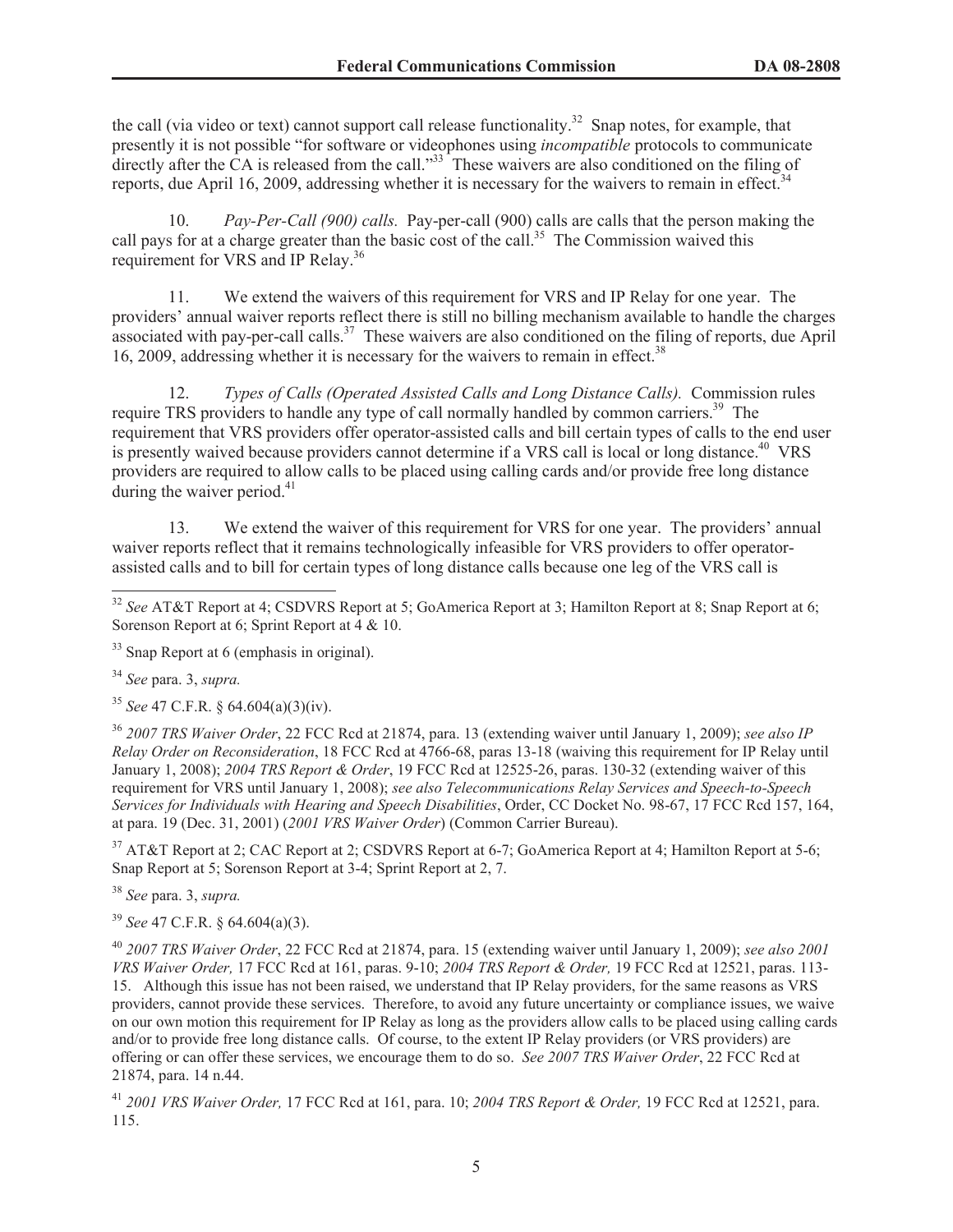transmitted over the Internet.<sup>42</sup> Based on the record, we therefore waive this requirement for VRS for one year as long as providers allow calls to be placed using calling cards and/or provide free long distance calls. This waiver is also conditioned on the filing of a report, due April 16, 2009, addressing whether it is necessary for the waiver to remain in effect.<sup>43</sup> We note, however, that with the advent of ten-digit numbering for VRS and IP Relay, which begins December 31, 2008,<sup>44</sup> providers will be able to determine the geographic location of both parties to the call. Therefore, in their April 2009 waiver report providers should specifically address the effect of the numbering and registered location requirements on the continued need for this waiver.

14. *Equal Access to Interexchange Carriers.* The TRS rules require that providers offer TRS users their interexchange carrier of choice to the same extent that such access is provided to voice users.<sup>45</sup> The Commission has waived this requirement for VRS providers, noting that it was not possible to determine if a call is long distance and, in any event, the providers could not automatically route the calls to the caller's long distance carrier of choice.<sup>46</sup> The Commission also noted that this waiver was contingent on VRS providers providing long distance services free of charge to the caller.<sup>47</sup> The Commission waived this requirement for IP Relay indefinitely.<sup>48</sup>

15. We extend the waiver of this requirement for VRS for one year. The providers' annual waiver reports again reflect that because they cannot determine whether a particular call is local or long distance, they cannot offer carrier of choice but instead do not charge consumers for long distance.<sup>49</sup> Based on the record, we therefore extend this waiver for VRS for one year as long as the providers provide free long distance calls. This waiver is also conditioned on the filing of a report, due April 16, 2009, addressing whether it is necessary for the waiver to remain in effect.<sup>50</sup> Again, however, as noted above,<sup>51</sup> providers should specifically address the effect of the numbering and registered location requirements on the continuing need for this waiver.

<sup>45</sup> *See* 47 C.F.R. § 64.604(b)(3); *see also 2003 TRS Report & Order,* 18 FCC Rcd at 12413-15, paras. 54-61. This requirement is also called the "carrier of choice" requirement.

<sup>46</sup> *2007 TRS Waiver Order*, 22 FCC Rcd at 21874-75, paras. 16-17 (extending waiver until January 1, 2009); *2004 TRS Report & Order,* 19 FCC Rcd at 12524-25, paras. 125-27 (waiving the requirement until January 1, 2008).

<sup>47</sup> *2007 TRS Waiver Order*, 22 FCC Rcd at 21875, para. 17.

<sup>48</sup> *IP Relay Declaratory Ruling & Second FNPRM*, 17 FCC Rcd at 7789, para. 31.

<sup>49</sup> AT&T Report at 5; CAC Report at 2; GoAmerica Report at 3; Hamilton Report at 4-5; Sorenson Report at 2-3; Sprint Report at 4.

<sup>50</sup> *See* para. 3, *supra.*

<sup>51</sup> *See* para. 13, *supra.*

<sup>42</sup> Hamilton Report at 2; Sorenson Report at 1.

<sup>43</sup> *See* para. 3, *supra.*

<sup>44</sup> *See Telecommunications Relay Services and Speech-to-Speech Services for Individuals with Hearing and Speech Disabilities*, *E911 Requirements for IP-Enabled Service Providers,* CG Docket No. 03-123, WC Docket No. 05-196, Report and Order and Further Notice of Proposed Rulemaking, 23 FCC Rcd 11591 (June 24, 2008) (*Internet-based TRS Numbering Order*) (adopting system for the assignment of ten-digit telephone numbers to VRS and IP Relay users and the registration of such users with a "default" provider, which includes submitting location information to facilitate the automatic routing of emergency calls).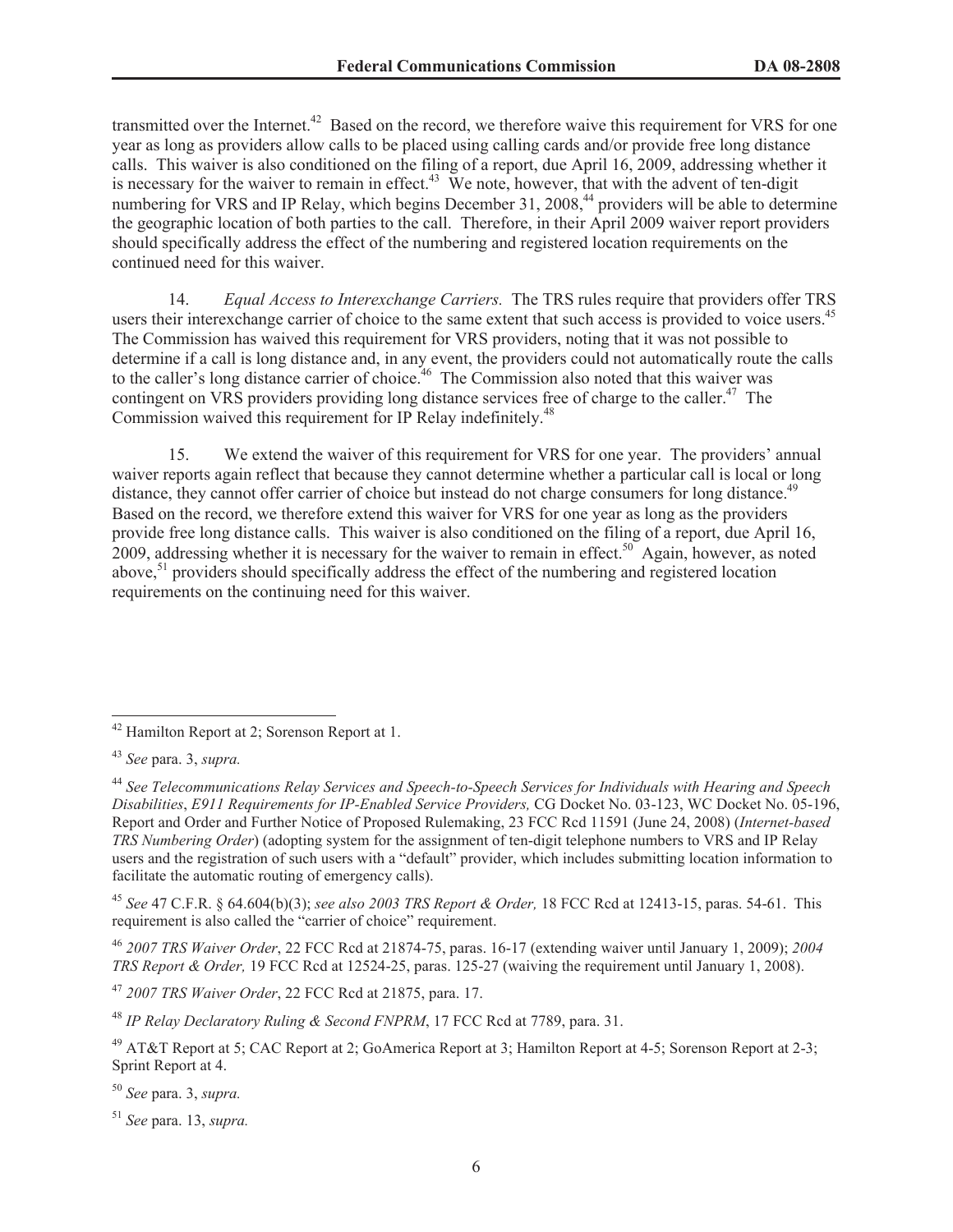16. *Speech-to-Speech.* In the *2000 TRS Report &* Order the Commission recognized STS as a form of TRS and required that it be offered as a mandatory service.<sup>52</sup> The Commission waived this requirement for indefinitely for VRS,<sup>53</sup> noting that STS is speech-based service, whereas VRS is a visual service using interpreters to interpret in sign language over a video connection.<sup>54</sup> The requirement for IP Relay is waived until January 1, 2009, because of the technical difficulties with respect to voice-initiated calls and the Internet.<sup>55</sup>

17. We extend the waiver of this requirement for IP Relay for one year. Providers continue to report that this service, like the VCO and HCO services, cannot be provided via IP Relay because of erratic voice quality.<sup>56</sup> This waiver is also conditioned on the filing of a report, due April 16, 2009, addressing whether it is necessary for the waiver to remain in effect.<sup>57</sup>

18. *Speed Dialing.* Speed dialing allows a TRS user to give the CA a "short-hand" name or number (*e.g.*, "call Mom") for the user's most frequently called telephone numbers.<sup>58</sup> This feature permits a person making a TRS call through a CA to place the call without having to remember or locate the number he or she desires to call. The Commission waived this requirement for IP Relay.<sup>59</sup> As noted above, the waiver of the speed dialing requirement for VRS expired on April 30, 2008.<sup>60</sup>

19. Based on the record, we grant a limited extension of this requirement for IP Relay until April 30, 2009. The record indicates that all IP Relay providers except AT&T are offering speed dialing.<sup>61</sup> In November 2008, AT&T filed a request to extend this waiver for 90 days, noting that it has recently "upgraded" its service "from a web-based service to an IM-based service," and is phasing out use of its web-based IP Relay service that lacks a speed dialing feature.<sup>62</sup> AT&T therefore requests a waiver of the speed dialing feature "solely [for] its web-based IP Relay service through March 31, 2009, at which time AT&T will have ceased providing the service."<sup>63</sup> AT&T asserts that granting the "limited waiver is in the public interest," as it allows existing users of its web-based service a reasonable timeframe to migrate to other types of IP Relay services that offer a speed dialing feature, such as AT&T's IM-based

 $56$  AT&T Report at 3: Sorenson Report at 7: Sprint Report at 5.

<sup>57</sup> *See* para. 3, *supra.*

<sup>58</sup> *See 2003 TRS Report & Order*, 18 FCC Rcd at 12419, paras. 70-71 (requiring speed dialing as a TRS feature); 47 C.F.R. §  $64.604(a)(3)(vi)$ .

<sup>59</sup> *2007 TRS Waiver Order*, 22 FCC Rcd at 21875, para. 21 (extending waiver until January 1, 2009); *see also 2003 TRS Report & Order*, 18 FCC Rcd at 12421, para. 76 (waived until January 1, 2008).

<sup>60</sup> *See* note 8, *supra.*

<sup>61</sup> CAC Report at 3; Hamilton *Ex Parte* (Nov. 19, 2008); GoAmerica *Ex Parte* filed (Nov. 17, 2008); Sorenson Report at 9; Sprint Report at 10.

<sup>62</sup> AT&T, Inc., *AT&T Request for Extension of Waiver* (Nov. 20, 2008) at 2 (*AT&T Request*).

<sup>63</sup> *Id.*

<sup>52</sup> *2000 TRS Report & Order*, 15 FCC Rcd at 5148-51, paras. 14-20. STS allows persons with speech disabilities to communicate with voice telephone users through the use or specially trained CAs who understand the speech patterns of persons with disabilities and can repeat the words spoken by that person. *See* 47 C.F.R. § 64.601(19).

<sup>53</sup> *2004 TRS Report & Order,* 19 FCC Rcd at 12526-27, paras. 134-35 (waiving indefinitely STS requirement for VRS).

<sup>54</sup> *2004 TRS Report & Order,* 19 FCC Rcd at 12528, para. 139.

<sup>55</sup> *2007 TRS Waiver Order*, 22 FCC Rcd at 21875, para. 19 (extending waiver until January 1, 2009); *IP Relay Order on Reconsideration,* 18 FCC Rcd at 4766-67, paras. 13-14 (waiving STS requirement for IP Relay until January 1, 2008).